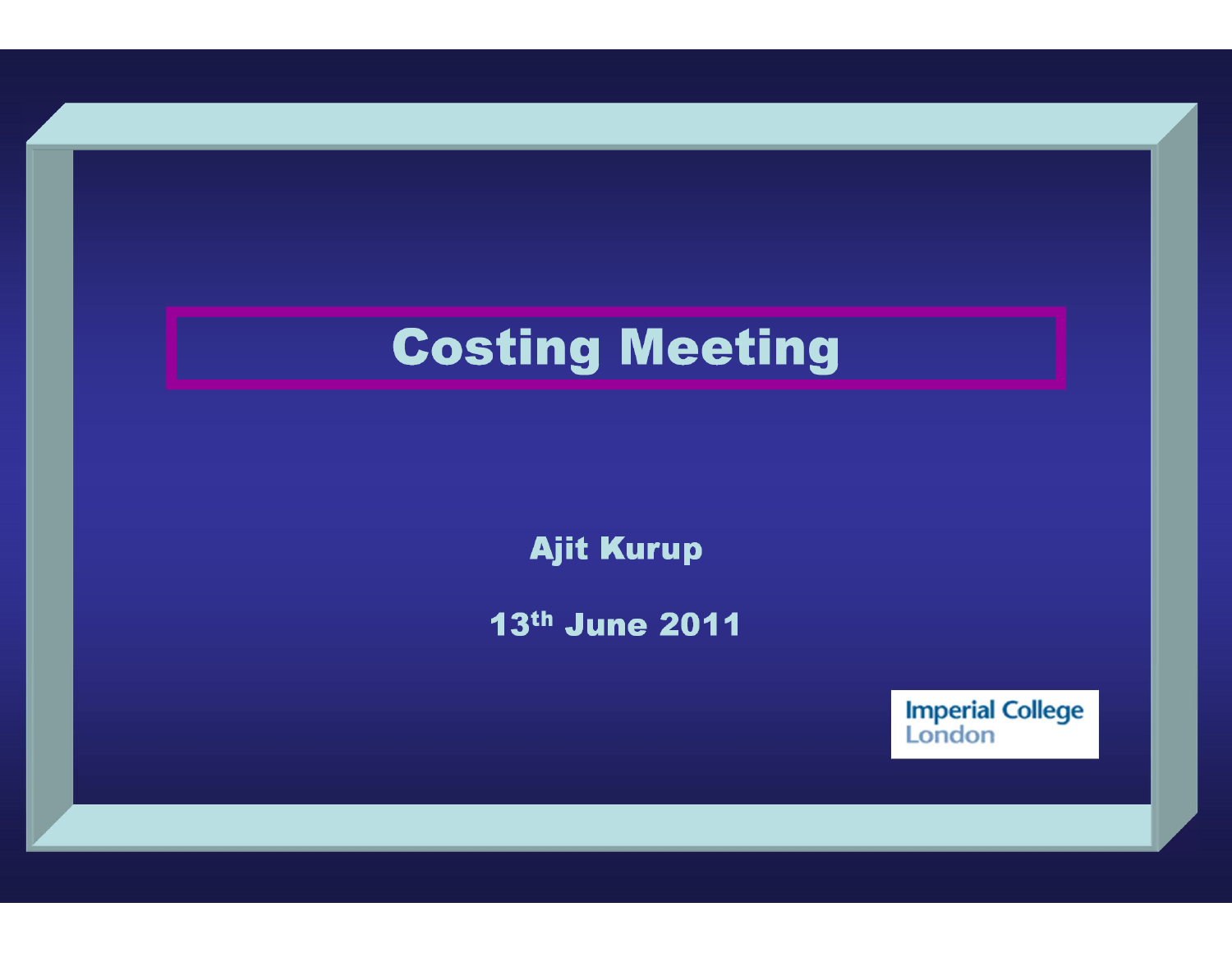### Introduction

- Summary of CERN costing workshop.
- •Proposed Level 3 breakdown.
- $\bullet$ Organisation of services.
- Things to do and schedule.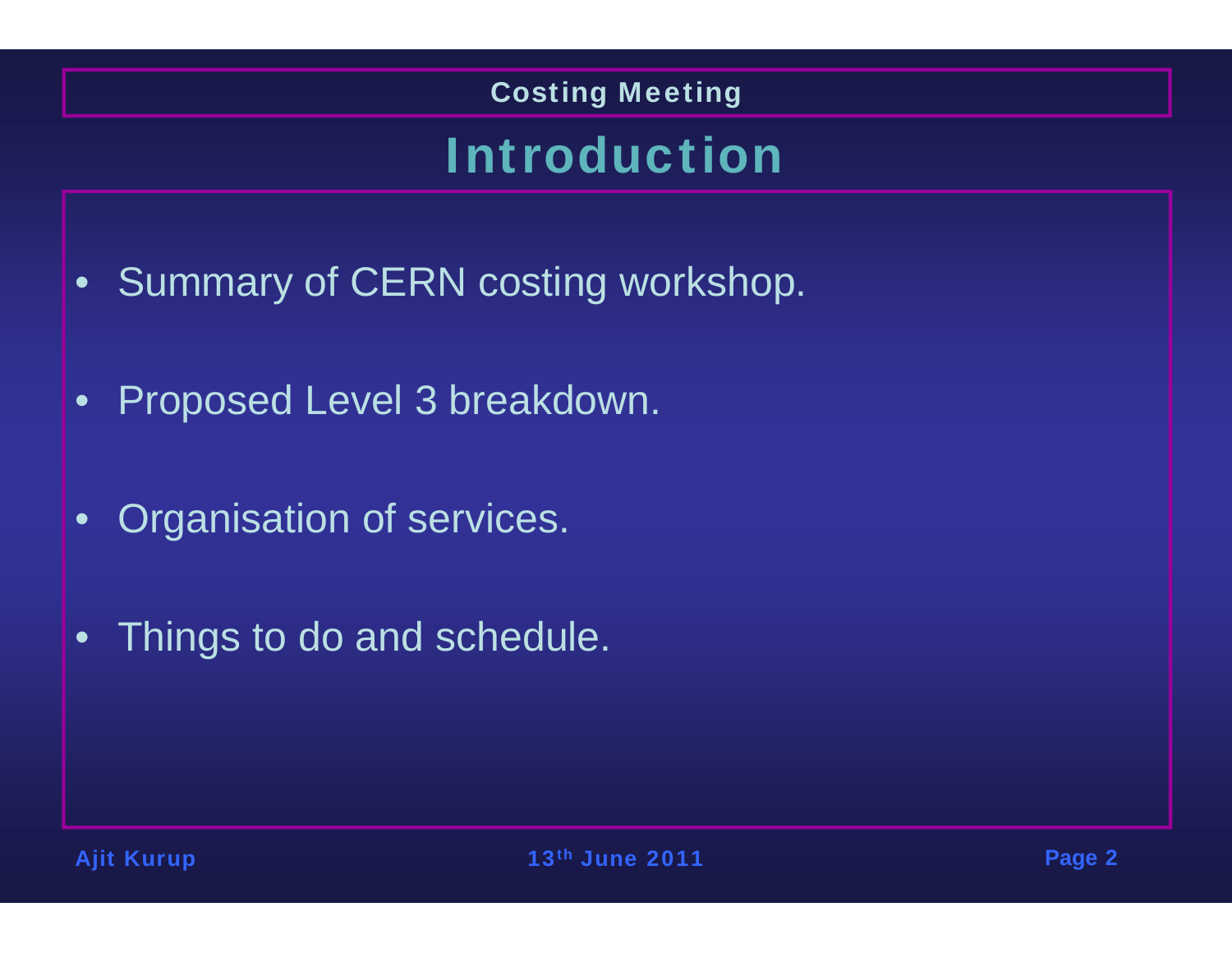# Summary of the Costing Workshop

- • Ilias Efthymiopoulos outlined methodology of the costing exercise and schedule for all the work packages.
	- Split each subsystem into 3 phases
		- Industrialisation engineering required to write tender specs.
		- Procurement management of construction and material costs.
		- Reception installation, commissioning and ramping to design spec.
	- Need to identify Cost Focal Points (people responsible for providing cost information for subsystems).
	- Upload data to costing tool with an assumption data sheet.
- Talks on Beta-beam (PBS quite advanced), Neutrino Factory and detectors.
- $\bullet$  Super beam is basically the SPL and has it's own costing process.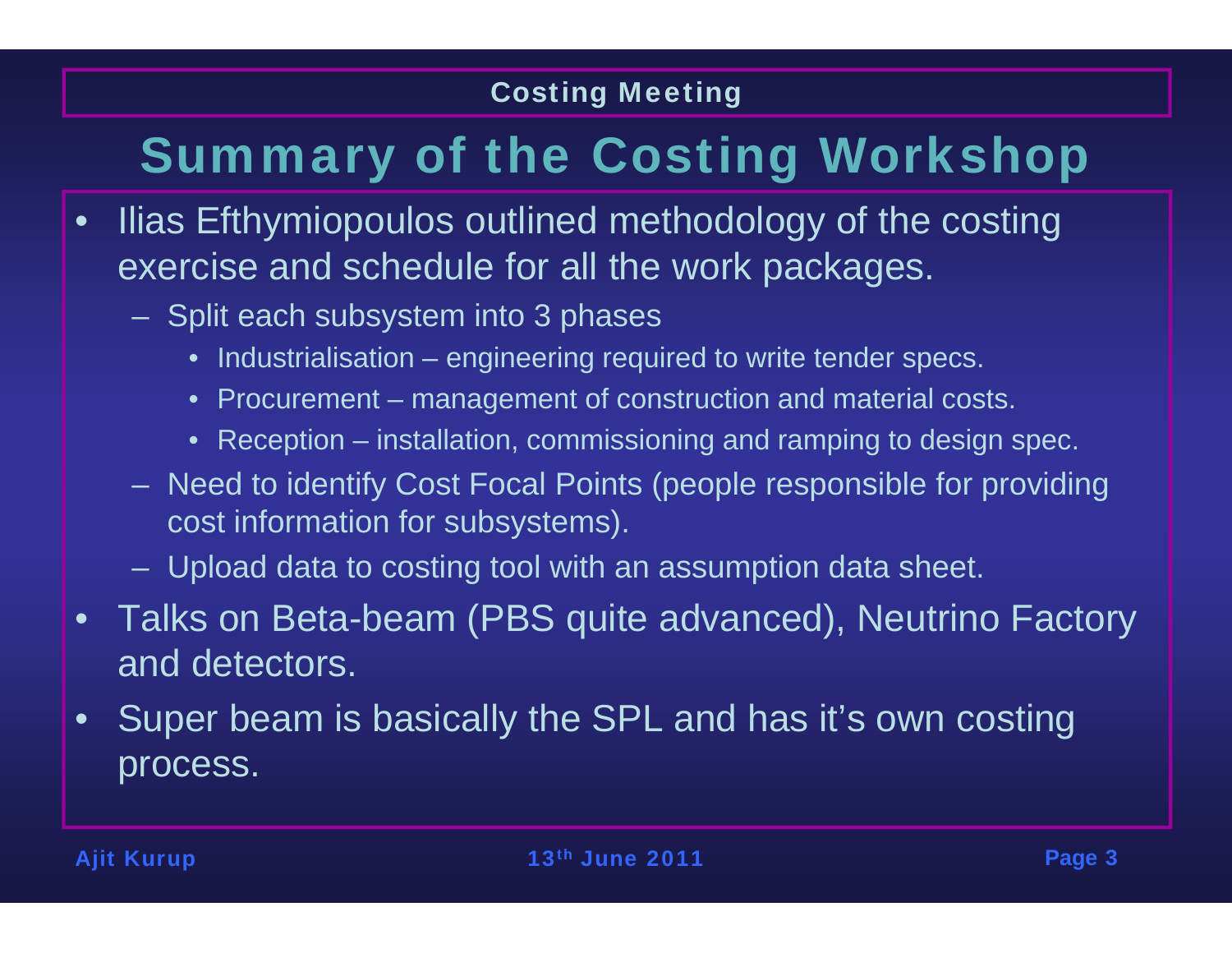# Summary of the Costing Workshop

- • Other things discussed
	- CERN will provide global numbers for buildings and tunnels.
	- Cables, stands.
	- Running costs and maintenance not included.
- •**Schedule** 
	- PBS should have been defined by now!
	- June/July interviews with Cost Focal Points.
		- Review of PBS of subsystems, cost estimates, infrastruture, services etc.
		- CERN will provide experts to do the review.
	- Next costing workshop in December.
		- Review cost estimates of each facility in preparation of final report.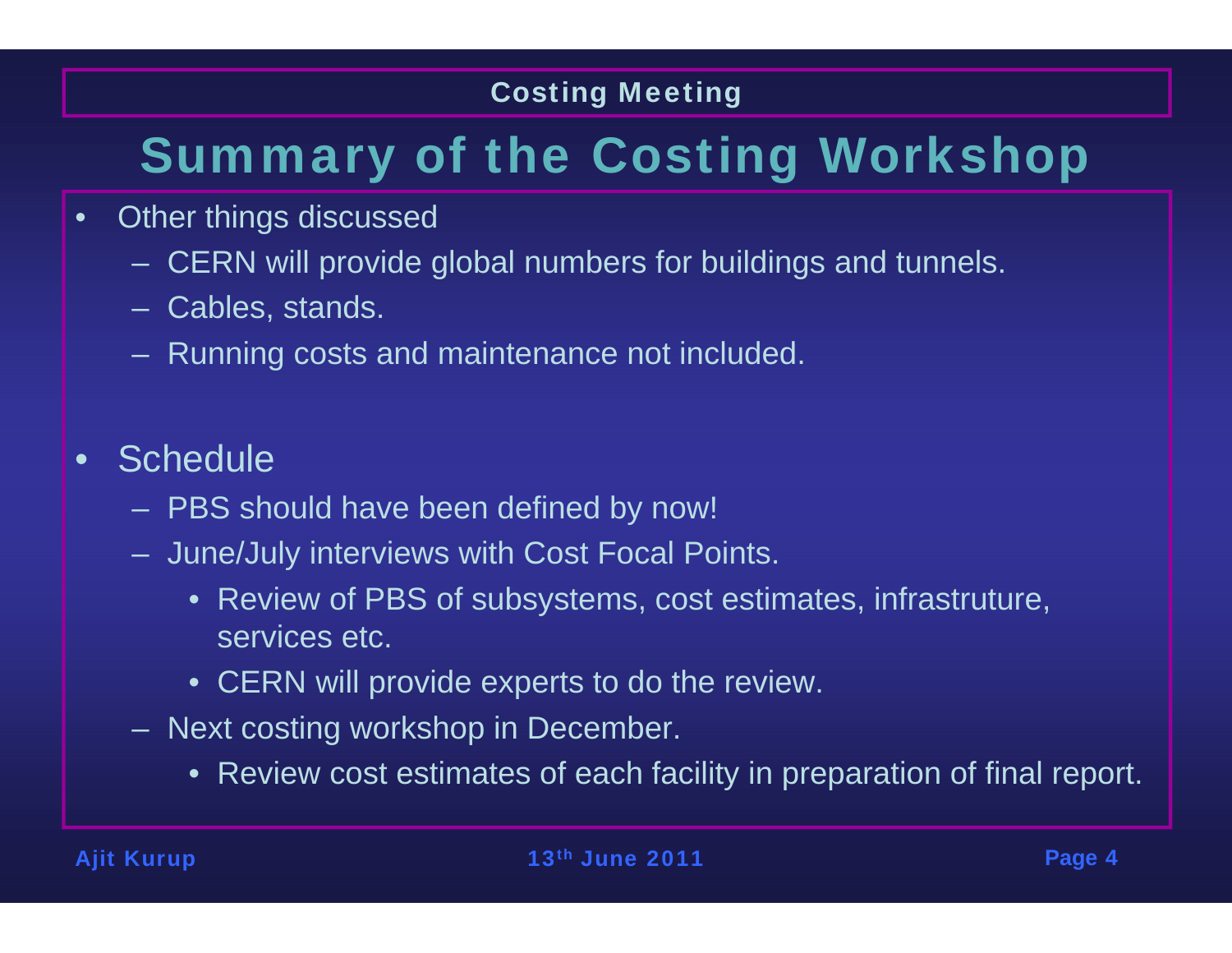## Proposed Level 3 Structure



- •Need to specify interfaces.
- • Proton driver includes final focus. Need to specify geometrical constraints going into the capture solenoid and drift length.
- $\bullet$ Pion decay section includes proton absorber chicane?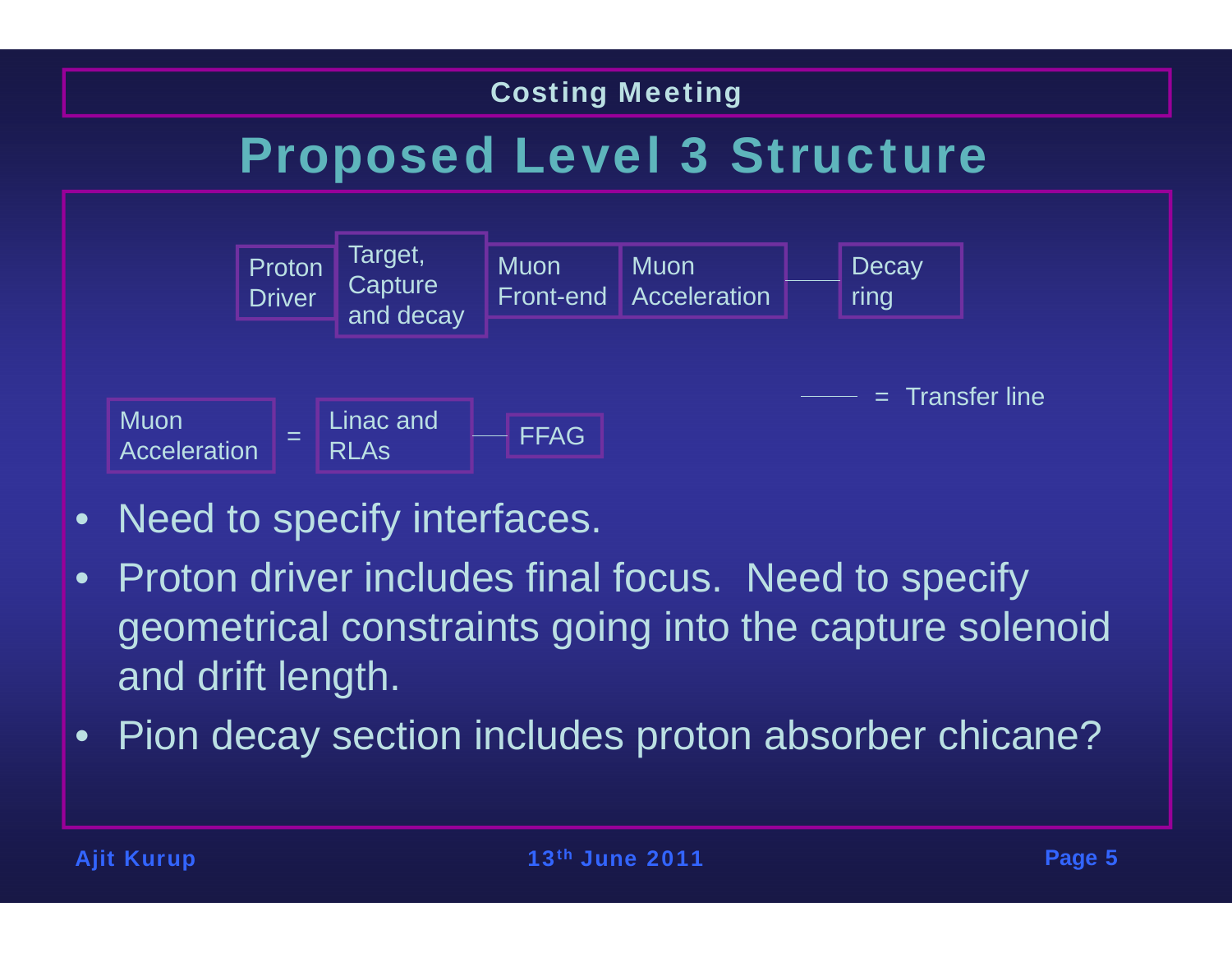### Generic Services

- • Magnet power systems
	- Excluding special kicker supplies
- •RF system
- •Cryogenic system
- •Vacuum system
- •**Diagnostics**
- •**Controls**
- •**Civil** 
	- Buildings/tunnels
	- Electrics
	- HVAC
	- Health and safety
	- Water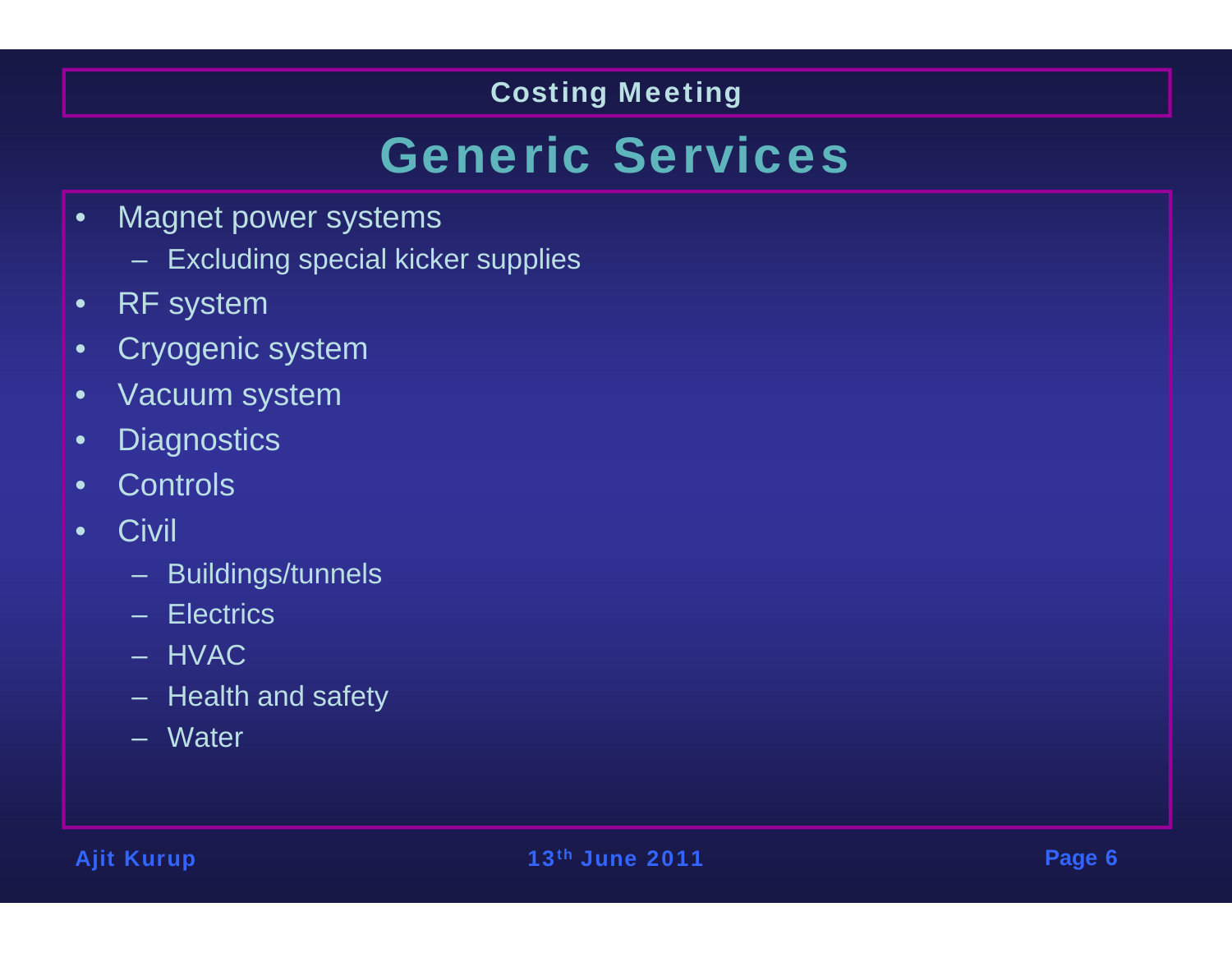## Organisation of Services

- •Need to specify the way services will be grouped.
- Current methodology is to group services for each Level 3 system together. However if one subsystem below level 3 required specialised services then they should be specified within that subsytem.

e.g. magnet power supplies and kicker power supplies.